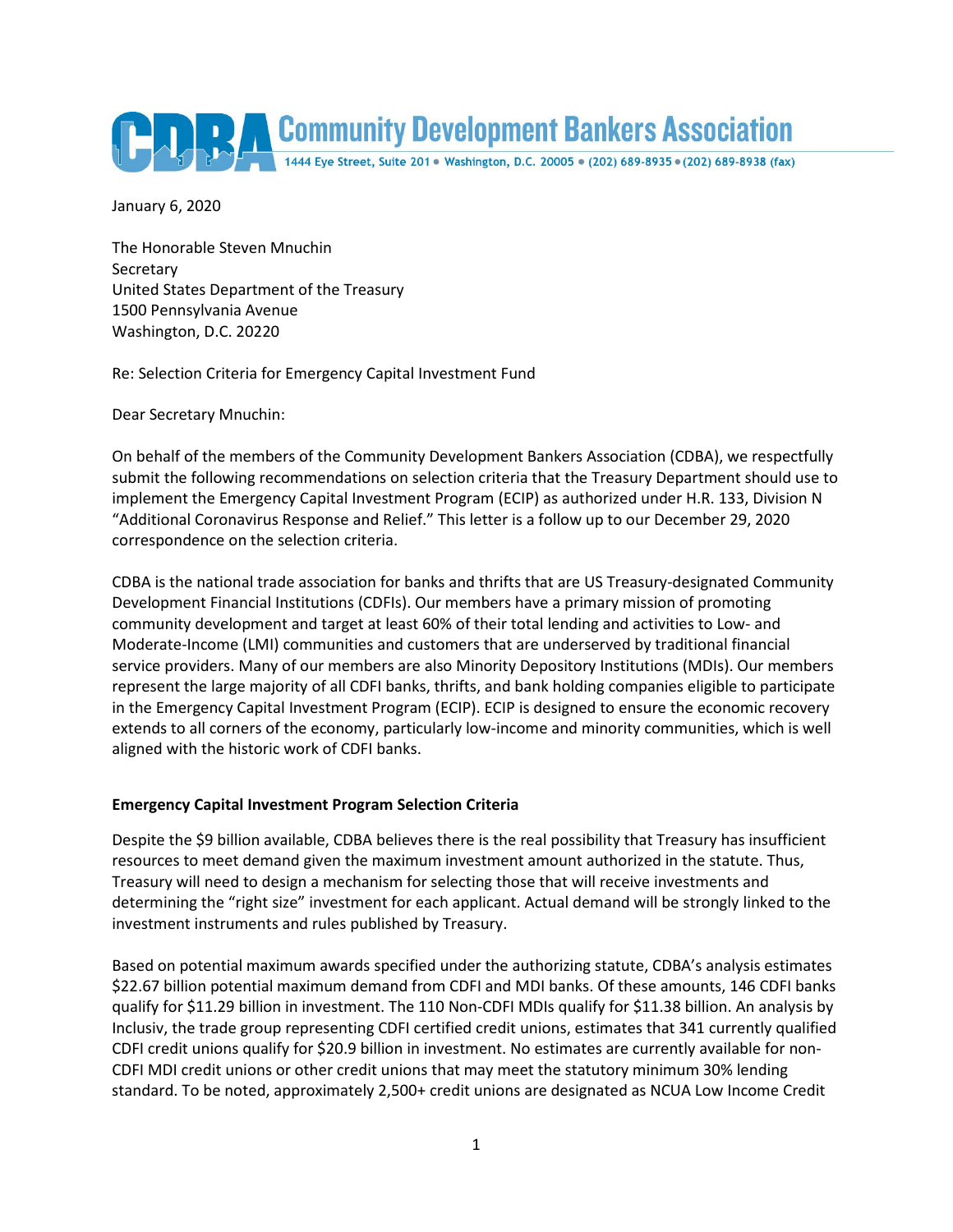Unions that meet a 50% standard for targeting low income members. Thus, we anticipate demand well in excess of resources available, necessitating the Treasury Department design a system for prioritizing requests to ensure resources are channeled to the maximum extent to institutions that have the strongest track record of serving low- and moderate-income, minority, and other disadvantaged communities consistent with Congressional intent and the purposes outlined in statute. Subsection (e) gives the Treasury the authority to make very large investments relative to total bank asset size. Yet, there are many communities nationwide that have experienced the negative economic effects of COVID-19. We urge the agency to ensure a reasonable distribution of awards to ensure the program benefits many affected communities.

## **Application Requirements**

As part of the application, we recommend that the Treasury coordinate with the CDFI Fund to streamline the application process. To the maximum extent practicable, we recommend the Department utilize definitions in use and data that has already been collected as part of the CDFI certification process or annual grant reporting. We are very concerned about subsection  $(d)(4)(A)(i)$ , which could be interpreted to conflict with the reporting standards for certified CDFIs. Specifically, it requires that applicants:

"…demonstrate that not less than 30 percent of lending of the applicant over the past two fiscal years was made directly to low- and moderate-income borrowers, to borrowers that create direct benefits for low- and moderate-income populations, to other target populations as defined the Fund, or any other combination thereof, as measured by the total number and dollar amount of loans."

Given that CDFIs must meet the far higher standard of 60% of their lending that is directed to eligible Target Markets, we recommend that Treasury "rely on documentation submitted by the applicant to the CDFI Fund as part of certification compliance reporting" as directed in subsection (d)(4)(B) of the authorizing statute, in lieu of imposing new data collection requirements. We also recommend that the Treasury utilize definitions and piggyback on reporting systems already utilized by the CDFI Fund.

| <b>Minimum Performance Standards</b>              |                                                   |
|---------------------------------------------------|---------------------------------------------------|
| <b>Emergency Capital Investment Program</b>       | <b>CDFI Fund Eligible Target Markets</b>          |
| Applicants must demonstrate that not less than    | Applicants must demonstrate annually that not     |
| 30 percent of lending over the past two fiscal    | less than 60 percent of its total lending by      |
| years was made                                    | number and dollar amount was made                 |
| Directly to low- and moderate-income borrowers    | For Low Income Target Markets: CDFI Fund          |
|                                                   | defines Low Income Target Population as an        |
|                                                   | annual income that is at or below 80% of median   |
|                                                   | family income. This definition matches the Low    |
|                                                   | and Moderate Income definition used by bank       |
|                                                   | regulatory agencies under the Community           |
|                                                   | Reinvestment Act.                                 |
| To borrowers that create direct benefits for low- | For Investment Areas: CDFI Fund uses              |
| and moderate-income populations                   | geographic-based economic indicators as a proxy   |
|                                                   | for distress of residents (i.e. 20% poverty rate, |
|                                                   | median family income that is 80% or less of area  |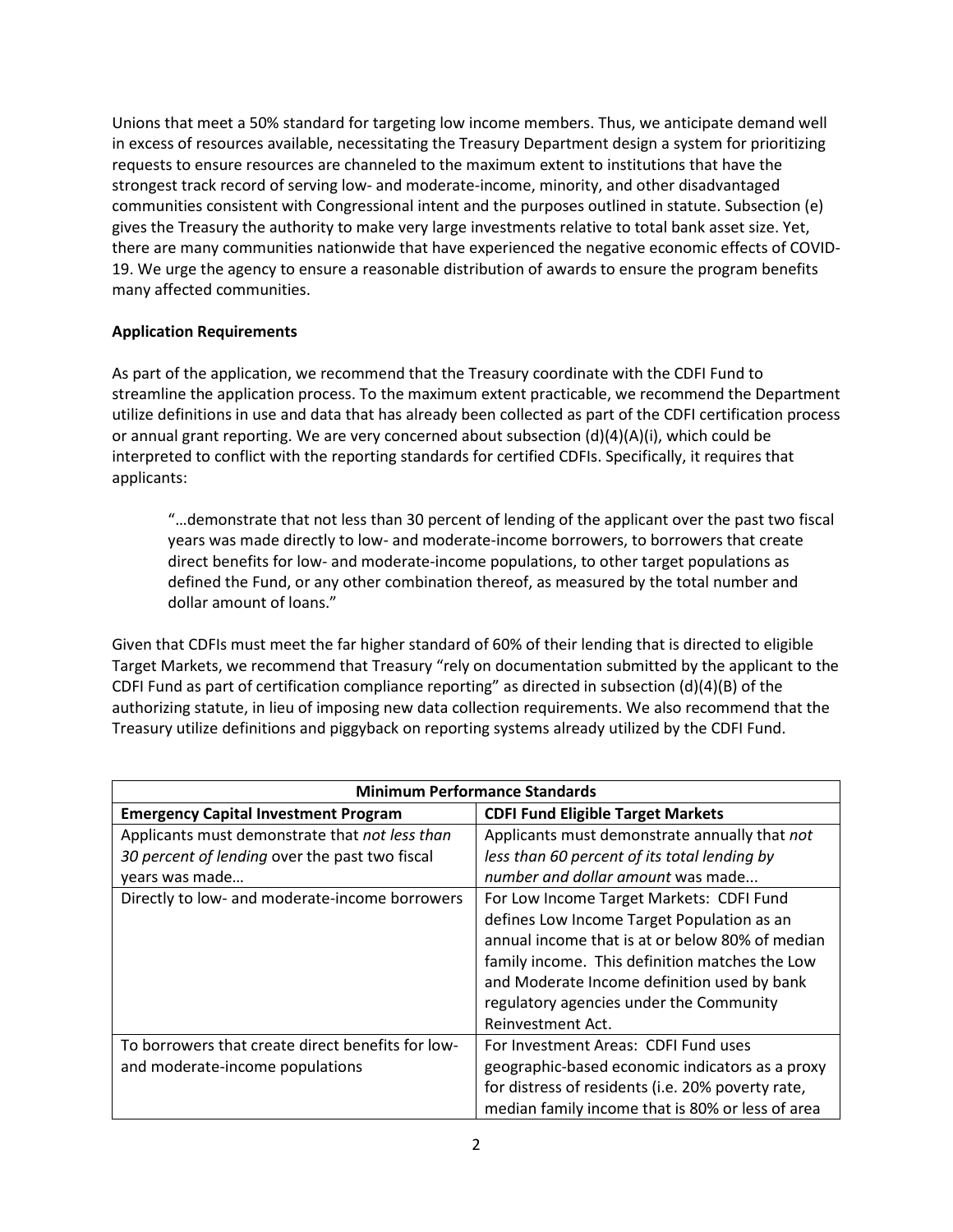|                                               | median income, unemployment rate that is 1.5     |
|-----------------------------------------------|--------------------------------------------------|
|                                               | times or greater than national unemployment).    |
|                                               | Generally, the CDFI Fund has considered loans to |
|                                               | small businesses, nonprofits, and other          |
|                                               | borrowers that create jobs, provide critical     |
|                                               | community services, affordable housing, goods    |
|                                               | and services, and other impacts within           |
|                                               | Investment Areas as creating direct benefits to  |
|                                               | low- and moderate-income populations.            |
| To other target populations as defined by the | ECIF references CDFI Fund definition for Other   |
| <b>CDFI Fund</b>                              | <b>Target Populations.</b>                       |

## **Selection Criteria**

Priorities: As the pandemic has affected LMI communities nationwide, we urge the Treasury to maximize participation among CDFI applicants with the greatest demonstrated track record of serving eligible CDFI Target Markets. Consistent with the purposes of the statute, CDBA recommends highest priority to applicants that dedicate the greatest proportion of their lending and services to low- and moderateincome communities and/or minority communities or people of color.

We are very concerned that the minimum performance standard established in subsection  $(d)(4)(A)(i)$  -which requires only a 30% threshold for historic lending performance to intended beneficiaries -- does not maximize the purposes of the statute, make best use of scarce taxpayers dollars or create the greatest amount of benefits for customers and communities that need it most. Among eligible applicants, CDFIs dedicate the most resources -- at least 60% of all of their lending and other activities - to benefit needy communities. Thus, to maximize statutory purpose and make the most effective use of taxpayers' dollars, CDBA recommends that CDFIs receive highest priority in the selection process. Secondly, among this subgroup of CDFIs, we recommend that the small subset of CDFIs that are also MDIs should receive the very highest priority. Institutions that are not certified and do not meet the 60% criteria should be ranked below the CDFIs in order of the proportion of their total lending and other activities targeted to eligible CDFI Target Markets. In the case of a non-CDFI certified MDIs that can meet the 60% threshold, Treasury should encourage them to become certified CDFIs.

Award decisions and investment amounts should also consider factors including asset size, deployment capacity, quality of the lending plan submitted, institutional growth strategy, and geographic distribution.

Deployment Capacity: We urge Treasury to consider making investments based on the applicants' capacity to effectively deploy capital received for community development purposes within communities that may be disproportionately economically impacted by COVID-19. A strong indicator of this capacity is past performance based on percentage of activity in CDFI Target Markets (see Award Size, above).

Growth Strategy: We urge Treasury to consider making investments based on the applicants' demonstration of how well the investment will enhance the long-term capacity of the institution to grow and enhance service to its Target Markets.